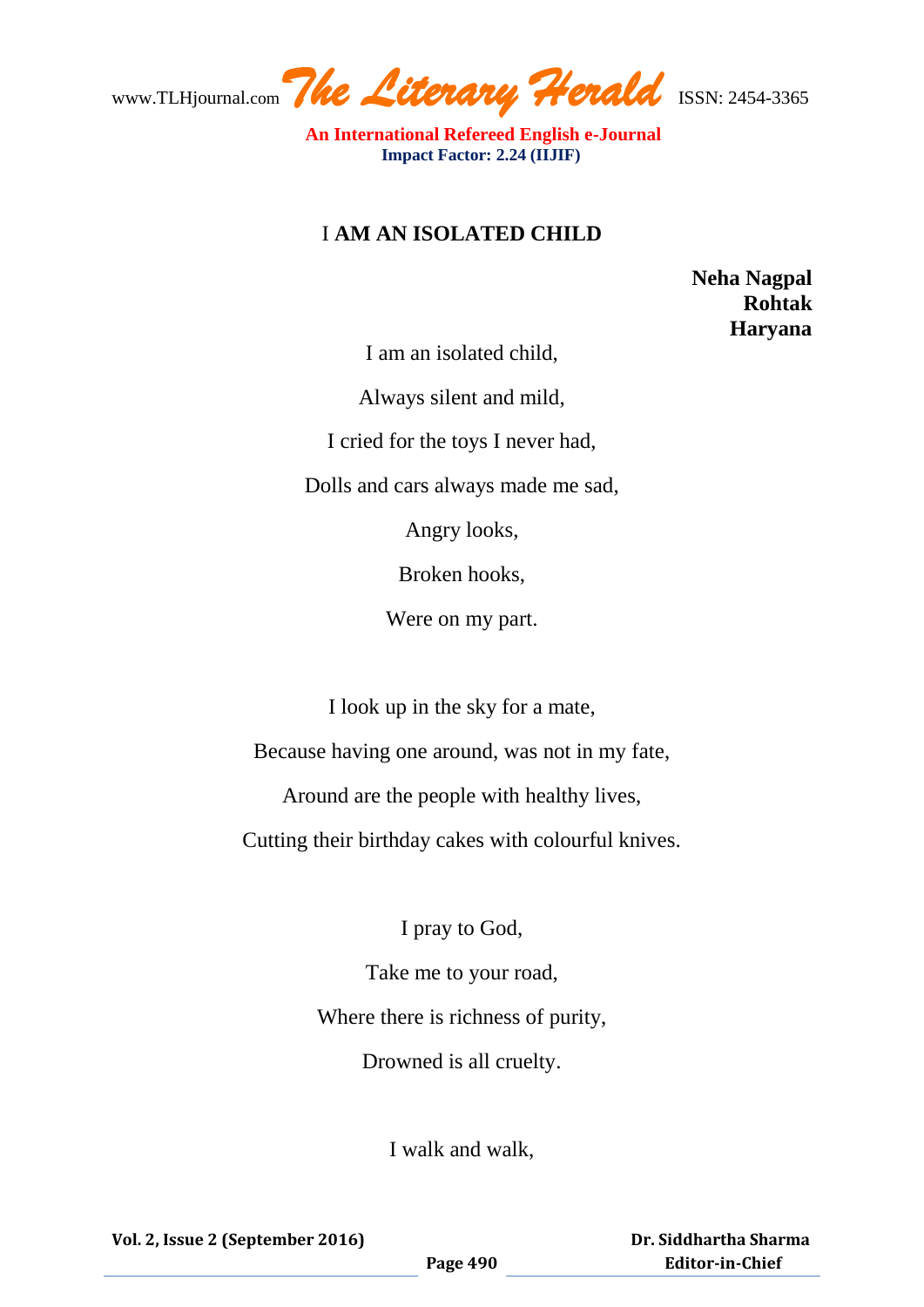www.TLHjournal.com*The Literary Herald*ISSN: 2454-3365

 **An International Refereed English e-Journal Impact Factor: 2.24 (IIJIF)** 

Till twilight begins her talk.

I take moon as my friend,

It follows me till the end,

End of my sorrow,

Till morrow…

## **OH! I WISH I HAD BEEN A BOY**

## **Neha Nagpal Rohtak Haryana**

OH! I wish I had been a boy,

This wish blooms in her mind,

When this world treats her like a toy,

A toy,

With which they can play,

Which they can confine behind bars.

A woman shudders in man's sight,

They are the reason of her plight,